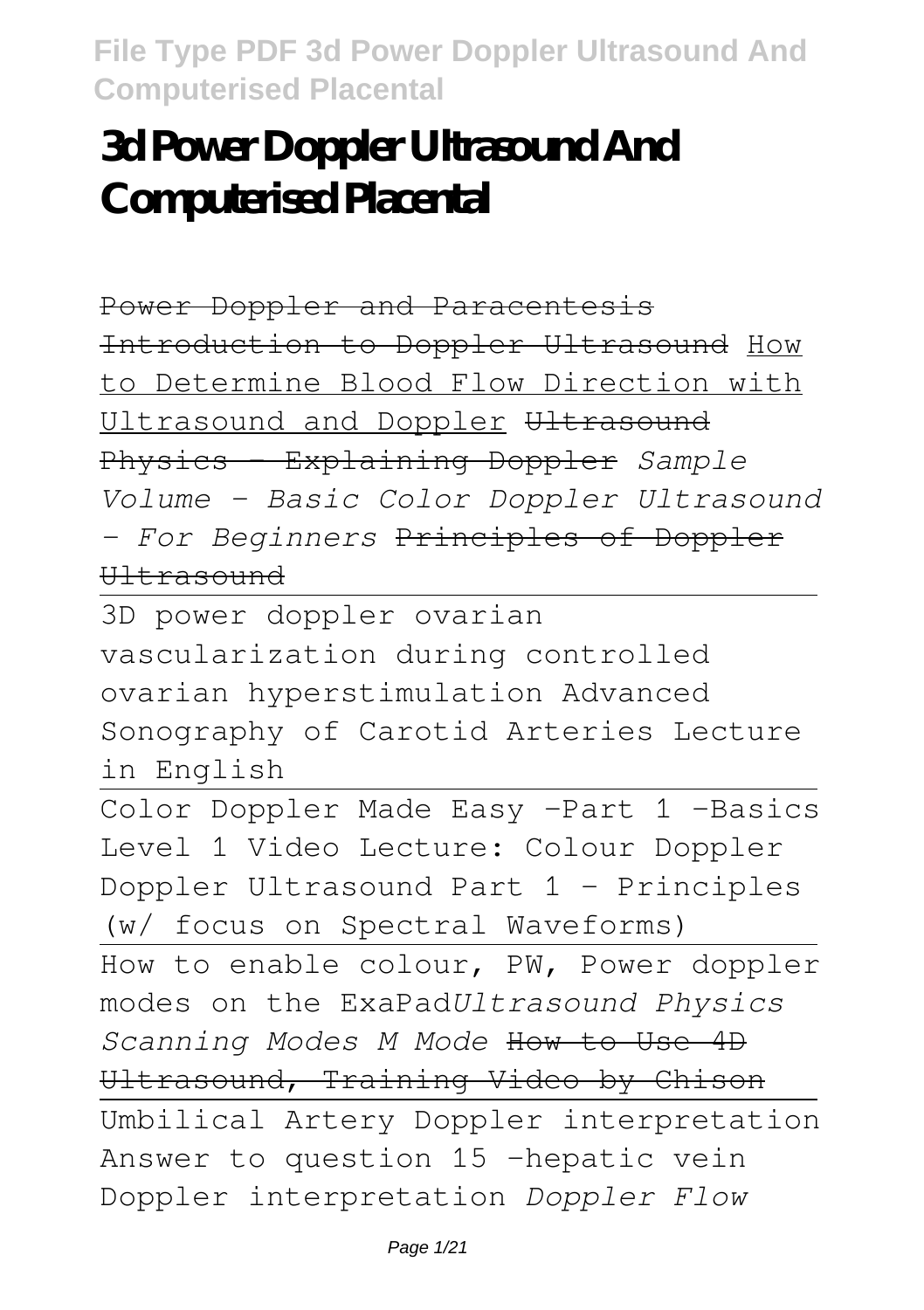*Studies During Ultrasound - Bangor OBGYN* Ultrasound Physics Scanning Modes Pulsed Wave Doppler

Review of wireless ultrasound probes **Practical Obstetric Doppler - Umbilical Artery Doppler** Obstetric Doppler Part 1 ANGLES - Virtual Vascular Lab Channel Power Doppler Evaluating Intratumoral Blood Flow Of Granulose Cell Tumor **Power Doppler ultrasound right orchitis** Chison i3 4D Color Doppler Ultrasound | Training Video 1 **Use of 3D ultrasound and Color Doppler in infertility evaluation** CHISON Color doppler Ultrasound equipment EBit 60 Ultrasound Physics Scanning Modes Color Doppler Power Doppler ultrasound of

intervillous (Kline's) hemorrhage **3D Ultrasound Scan - How 3D scans helps in increase of fertility rates | IVF Specialists**

3d Power Doppler Ultrasound And Introduction: Preeclampsia is a known cause of maternal, fetal and neonatal morbidity and mortality. Thus, evaluation of the predicting value of comparing 3D power Doppler indices (3DPD) of uteroplacental circulation (UPC) in the first and second trimester Page 2/21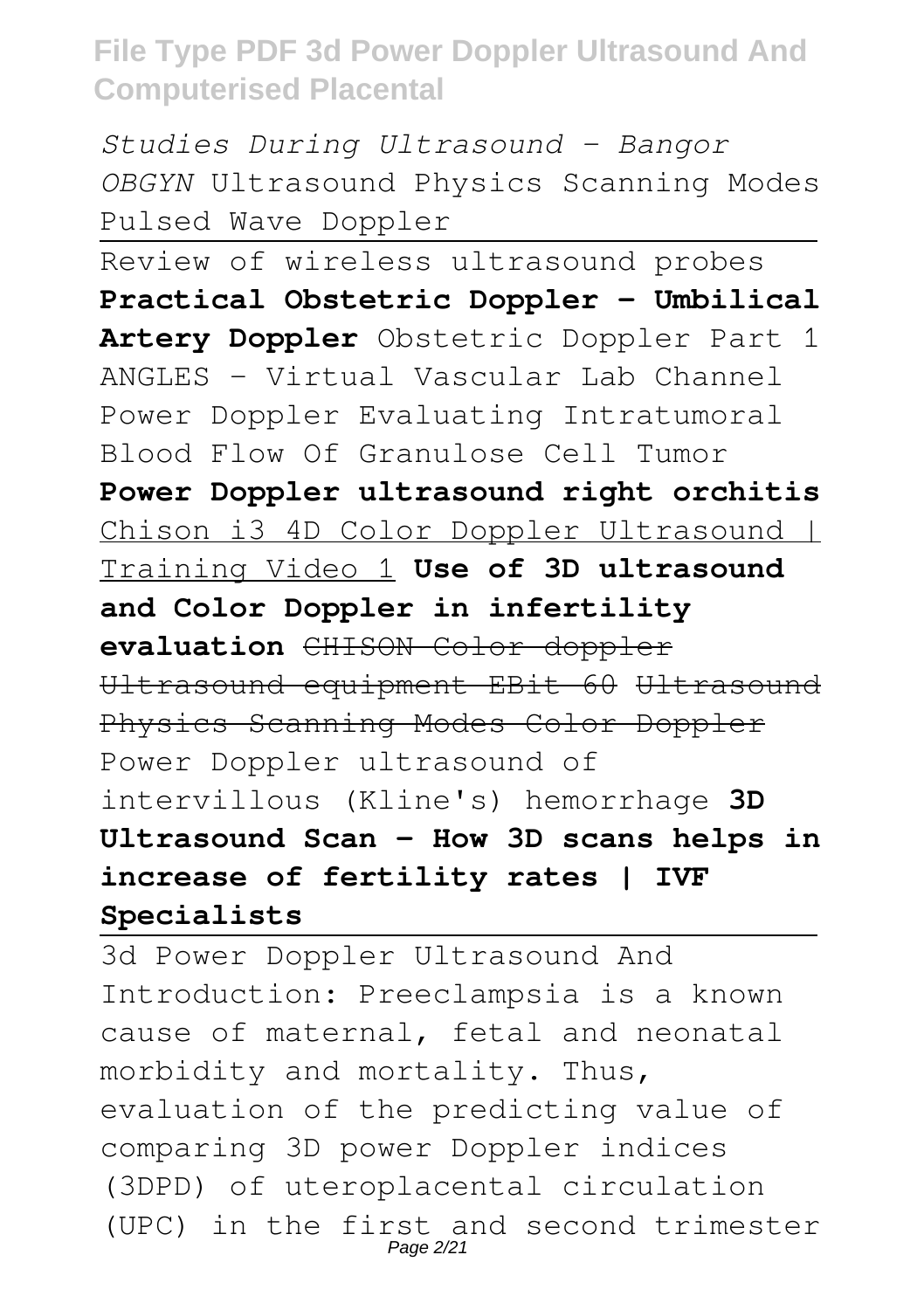in patients who developed preeclampsia (PE) and those who did not and testing the hypothesis that the parameters of vascularization and placenta flow intensity, as determined by threedimensional ultrasound (3D), are different in normal ...

3D power Doppler ultrasound in early diagnosis of ... Objectives: To characterize intratumoral vascularization in earlystage cervical cancer by threedimensional (3D) power Doppler ultrasound. Methods: One hundred and forty-one patients with carcinoma of the uterine cervix and 30 normal controls were studied by transvaginal 3D power Doppler ultrasound. The tumor volume of the cervical cancer was determined.

Three-dimensional power Doppler imaging of early-stage ... Without question real-time evaluation of placental pathology will improve diagnosis and close monitoring of high-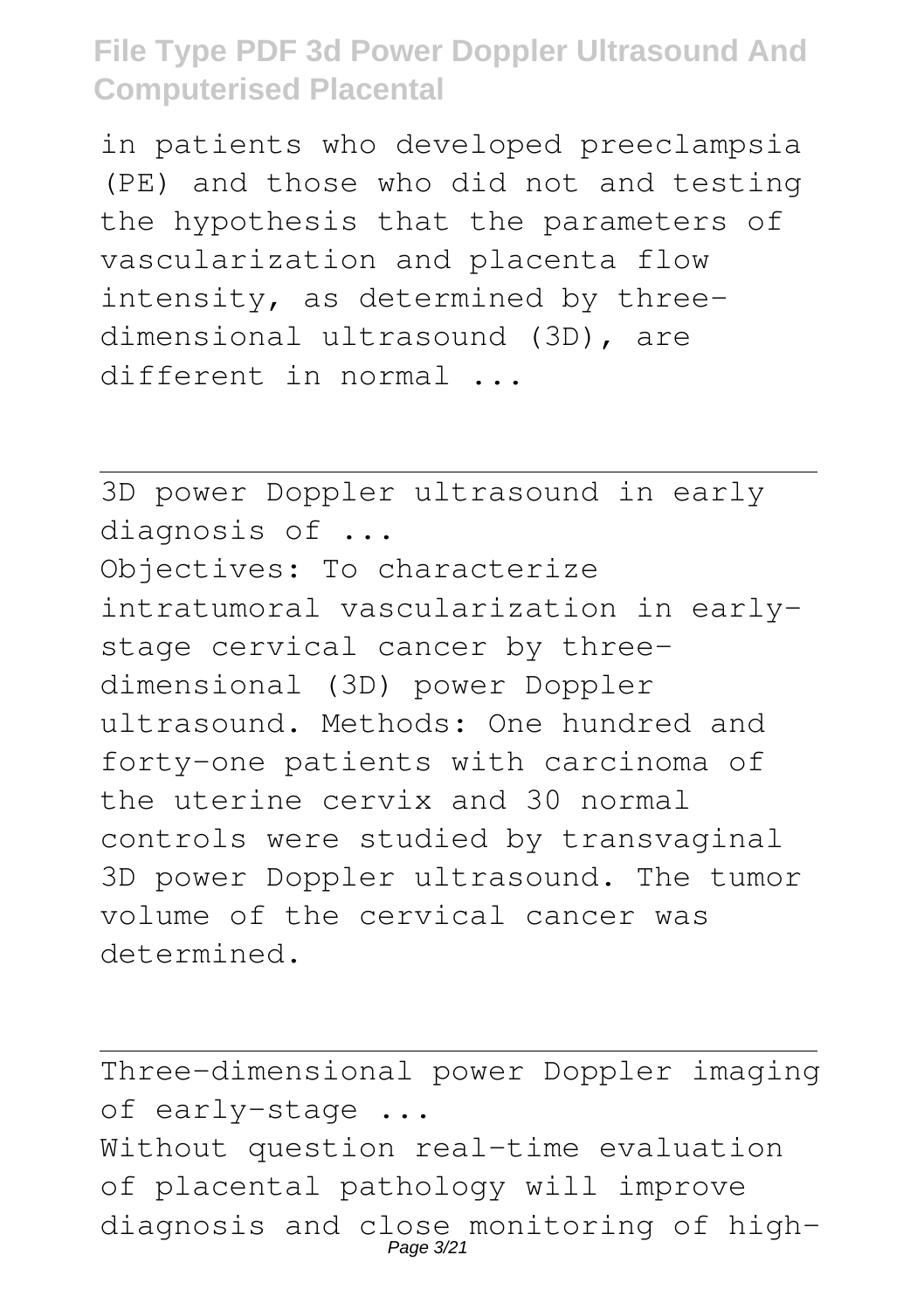risk pregnancies. 1 In recent years there have been significant developments in the use of 3 dimensional (3D) Power Doppler imaging and quantitative 3D Power Doppler (3DPD) histogram analysis to estimate both placental volume and intraplacental vasculature. The vascularisation index (VI) is an indicator of overall perfusion or vascularity, the flow index (FI) measures the ...

3D Power Doppler ultrasound and computerised placental ... Three-dimensional power Doppler ultrasound (3D-PDU) is a technique that forms images using the density, scattering inten-sity or energy distribution of red blood cells in the bloodstream, namely the number of red blood cells per unit area and the amplitude of signals. 3D-PDU, not limited by angle-dependent

Relationship between 3D Power Doppler Ultrasound and Serum ... Page 4/21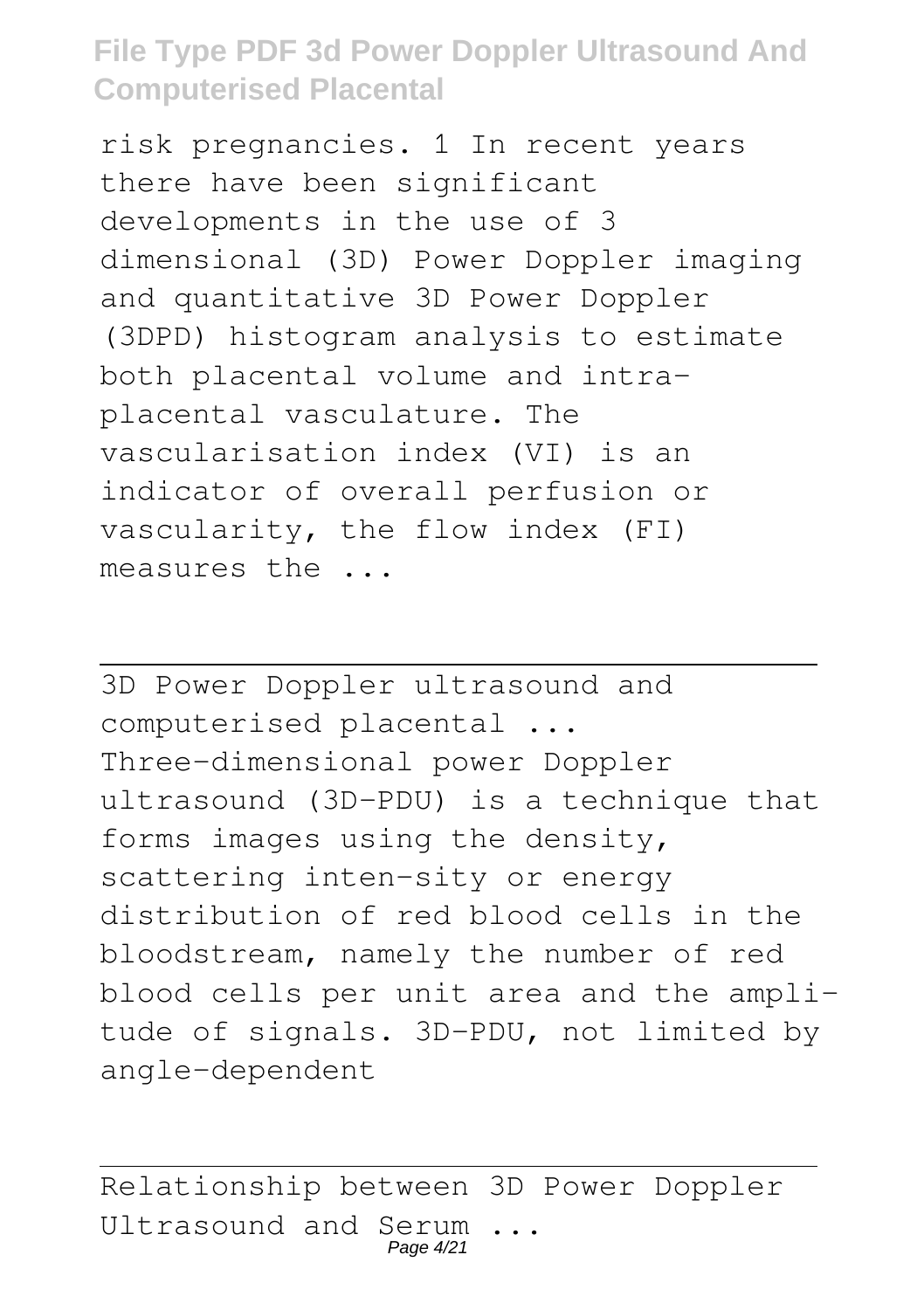Sonogram showing 3D power Doppler acquisition in the axial plane using 3D power Doppler ultrasound. The power Doppler box was positioned so as to cover the entire thyroid nodule. The widest scanning angle (29°) including the whole thyroid nodule was used. 725

Diagnostic value of 3D power Doppler ultrasound in the ... 3D power Doppler ultrasound with the aid of the VOCAL® (Virtual Organ Computer-Aided Analysis) imaging program for the 3D power Doppler histogram can be used to measure the endometrial volume and indices of blood flow within the endometrium (Fig. 3.2). Vascularisation index (VI), which measures the ratio of the number of colour voxels to the number of all the voxels, is thought to represent the presence of blood vessels (vascularity) in the endometrium, and this was expressed as a ...

Two-Dimensional and Three-Dimensional Doppler in ...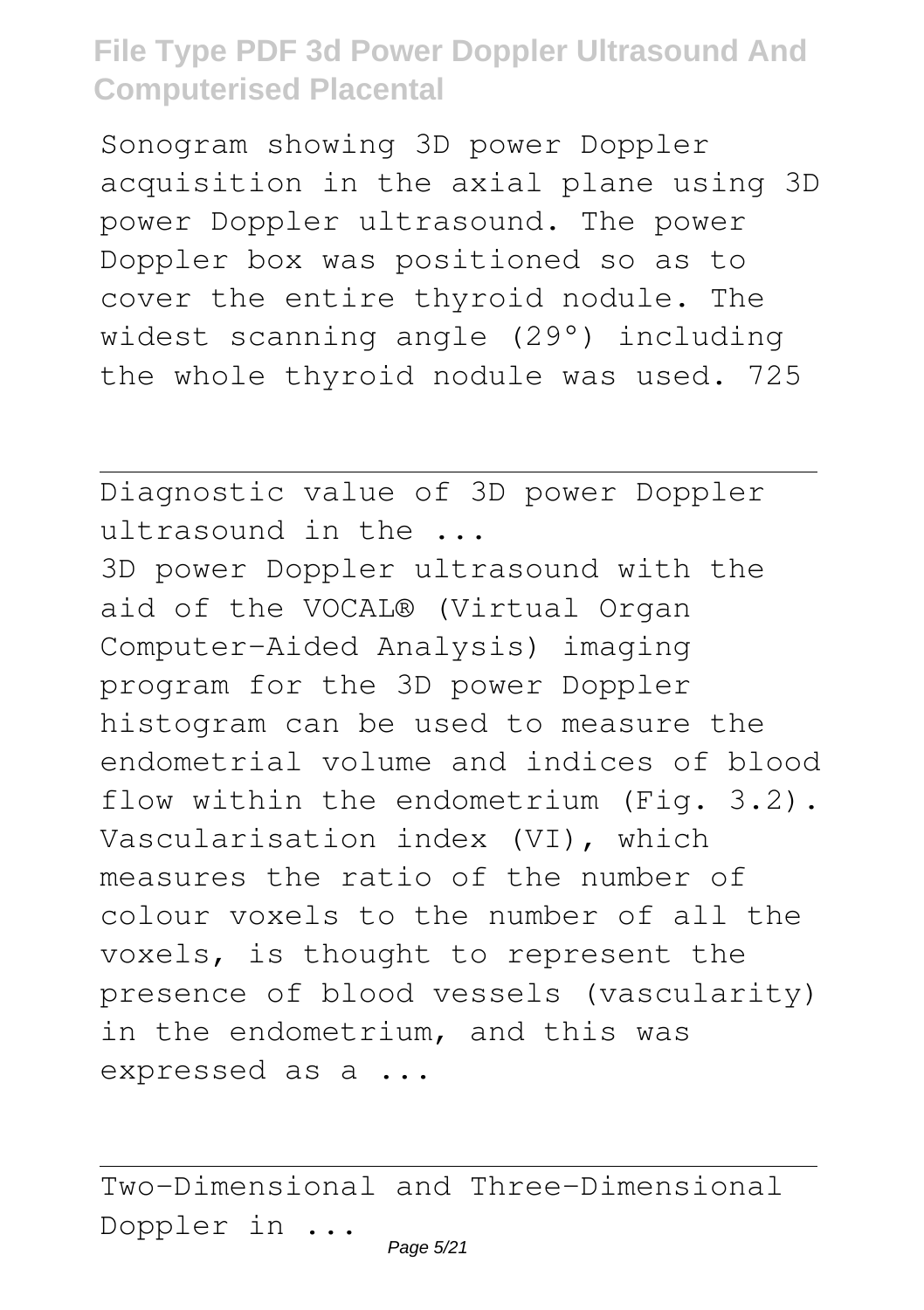Power Doppler is a technique that uses the amplitude of Doppler signal to detect moving matter. Power Doppler: is independent of velocity and direction of flow, so there is no possibility of signal aliasing is independent of angle, allowing det...

Power Doppler | Radiology Reference Article | Radiopaedia.org A Doppler ultrasound is a noninvasive test that can be used to estimate the blood flow through your blood vessels by bouncing high-frequency sound waves (ultrasound) off circulating red blood cells. A regular ultrasound uses sound waves to produce images, but can't show blood flow.

Doppler ultrasound: What is it used for? - Mayo Clinic In these patients, Dr. Sperling utilizes Power Doppler Sonography (Ultrasound) of the prostate, a noninvasive way to evaluate for prostate tumors with their abnormal blood vessels without contrast. Dr. Sperling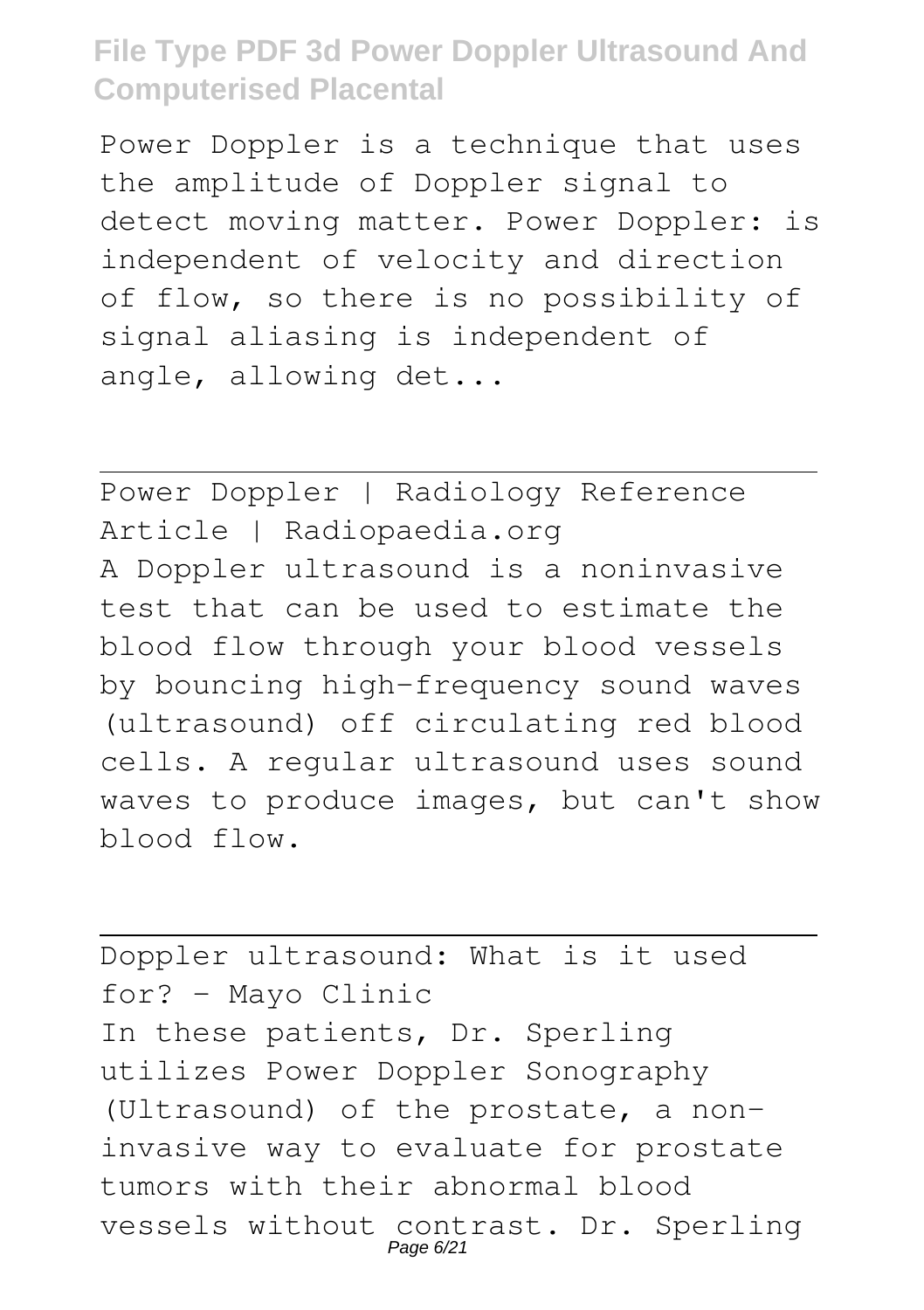will then fuse these ultrasound images onto the non-contrast MRI study. As imaging improves, so does prostate cancer detection. Beginning with the use of gray-scale ultrasound (black-andwhite images) in the late 1980s, doctors had the ability to guide biopsy needles into the ...

MRI vs. Color Doppler in Detecting Prostate Cancer ... Color and Power Doppler Ultrasound

Doppler ultrasound is a special ultrasound imaging technique that evaluates blood flow through a blood vessel, including the body's major arteries and veins in the abdomen, arms and legs. Doppler ultrasound is also used to identify blood flow blockages in the neck arteries that could lead to a stroke.

Color and Power Doppler Ultrasound - Advanced Radiology ... The follicle then forms the corpus luteum during the secretory phase. 3D power Doppler has been used to measure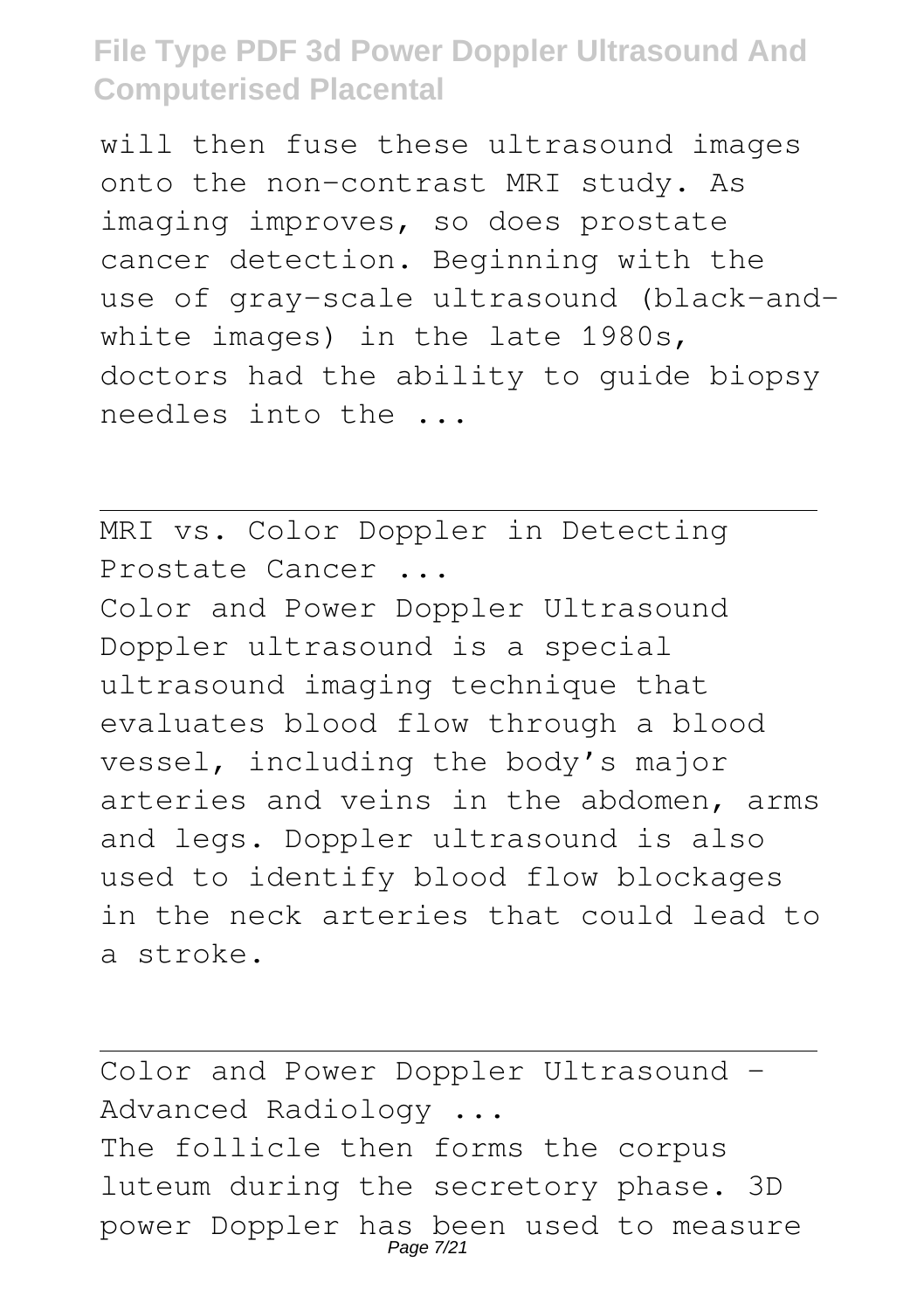the vascular flow index during the normal cycle; the vascular indices in the dominant ovary and the dominant follicle/corpus luteum show an increase in the proliferative phase such that they are 1.7 times greater than in the basal state.

Doppler Ultrasound of the Female Pelvis | Radiology Key According to a study published in Gynecologic Oncology, 3D ultrasound can produce a better ovarian pathology assessment due to its improved recognition of ovarian mass anatomy, characterization of surface features, detection of tumor infiltration, and precise size and volume measurements. 3D power Doppler imaging can also detect structural ...

Difference Between Ovarian Cyst and Tumor on Ultrasound ... Hsiao et al. proposed a decision model to distinguish benign from malignant tumors, assessing tumor vascularity utilizing 3D power Doppler breast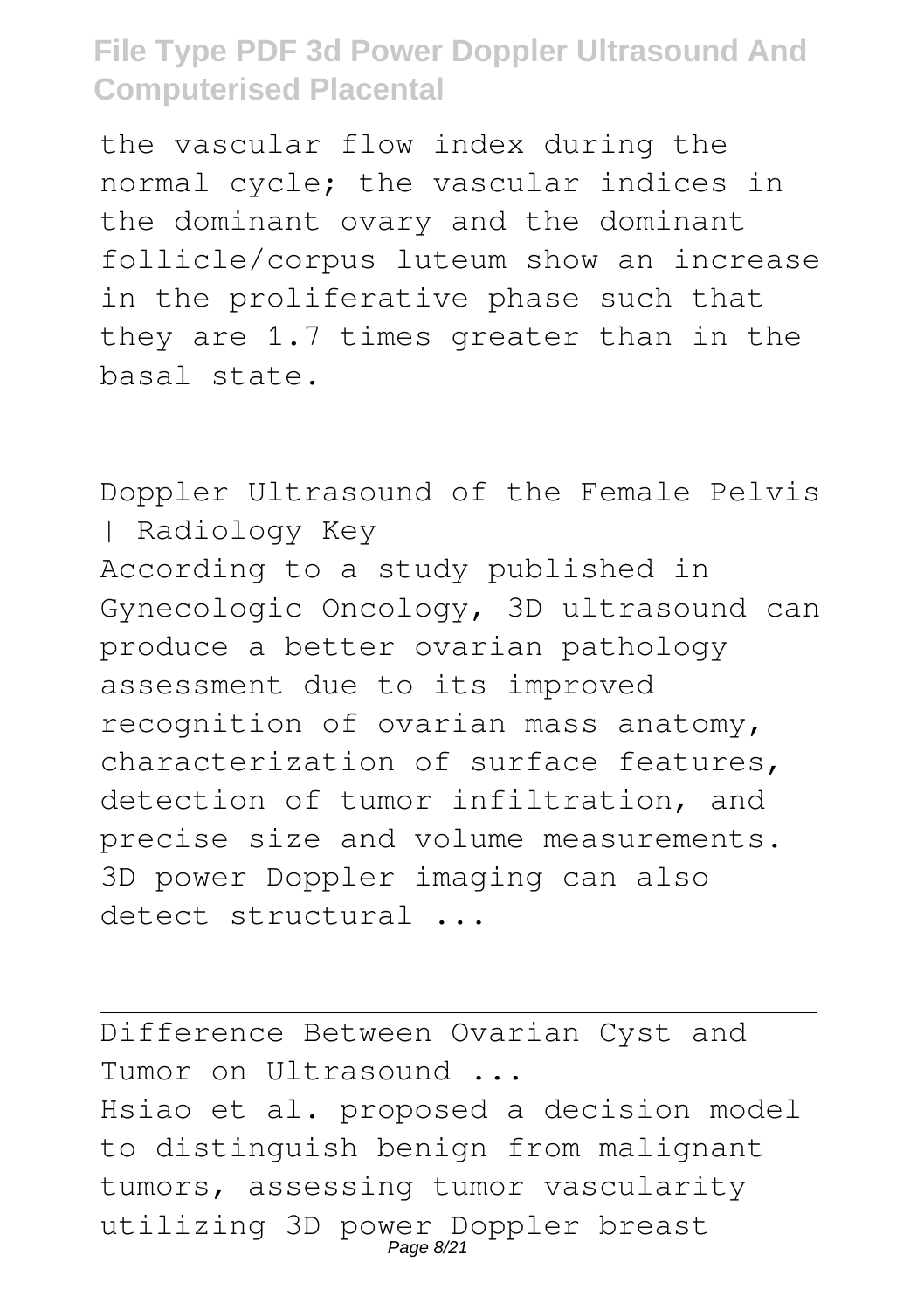ultrasound . They used the Virtual Organ Computer-Aided Analysis (VOCAL) imaging program to analyze the stored volume.

Color Doppler sonography: characterizing breast lesions The 3D ultrasound with power Doppler provides a unique tool with which to examine the blood supply of the whole endometrium and subendometrial region. Volume assessment can also be precisely performed by 3D ultrasound. Based on a med-line research and on our experience, the clinical use of 3D ultrasound is discussed in this review article.

Three-dimensional ultrasound as a predictor of pregnancy ... WHY DO WE USE 3D ACQUISITION RATHER THAN 2D? **7** The use of color and power Doppler in the early 1990's has improved perinatal diagnosis of complex C.V.S malformations over the grey scale ultrasound. **7** The draw back in using 2D color or power Doppler is that they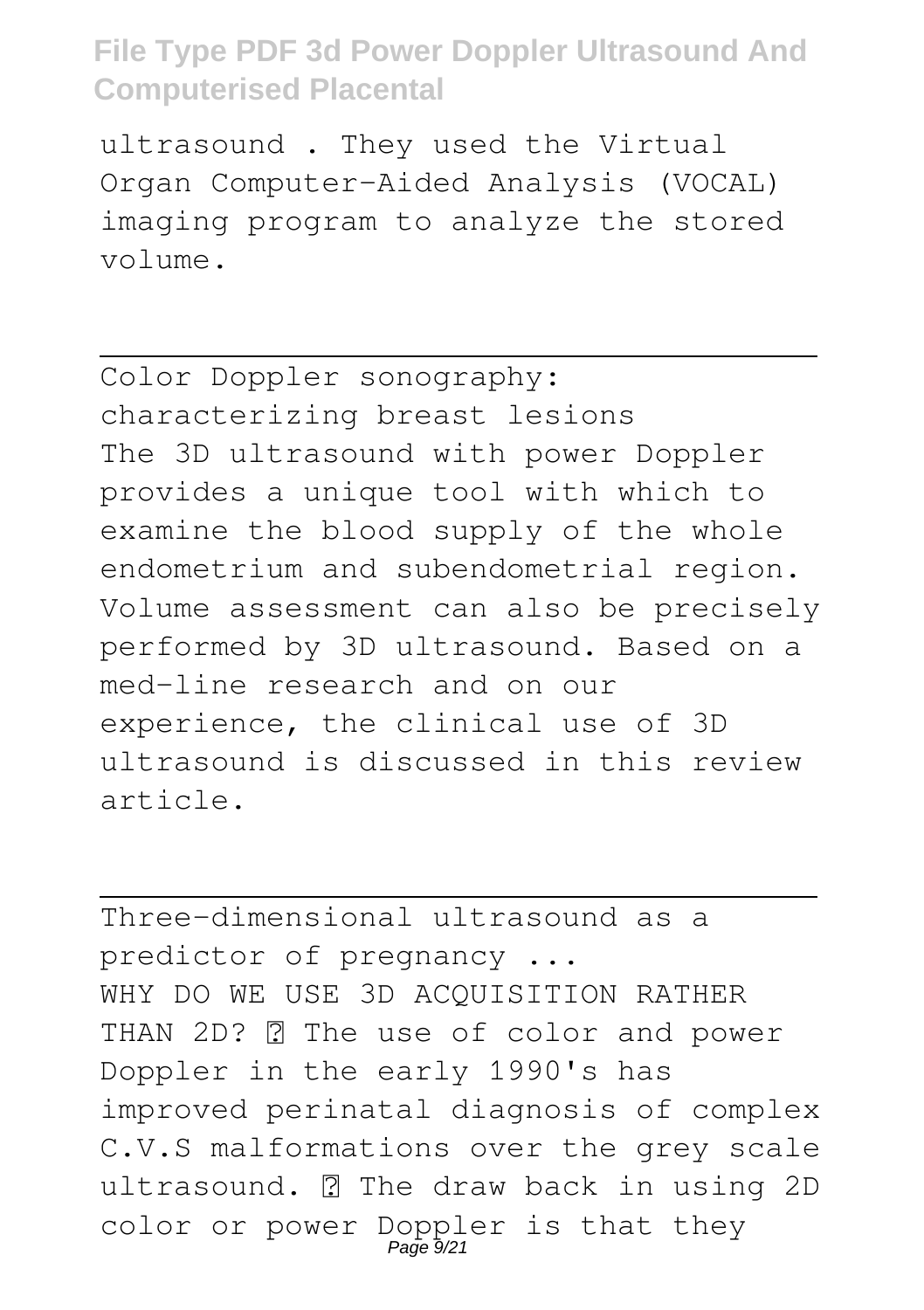generally allow the visualization of vessels running in a straight course or lying on the same 2D plane.

3 d power doppler ultrasound slideshare.net The scanner provided 3 rendering modes with regard to the reconstruction of a series of 2D slices based on power Doppler information, that is, gray mode, color mode, and color and gray mode. With the use of the maximal intensity projection of the color or color and gray mode, the 3D PDI information of the tumor could be displayed.

Three‐dimensional Power Doppler Imaging in Depicting ... of 3D power Doppler ultrasound, it seems that so far few have stopped to ask what we are measuring'1. He was alluding to our 10-year experience of 3D power Doppler indices and commented on three articles published in that issue which, using in-vitro models, evaluated limitations of 3D power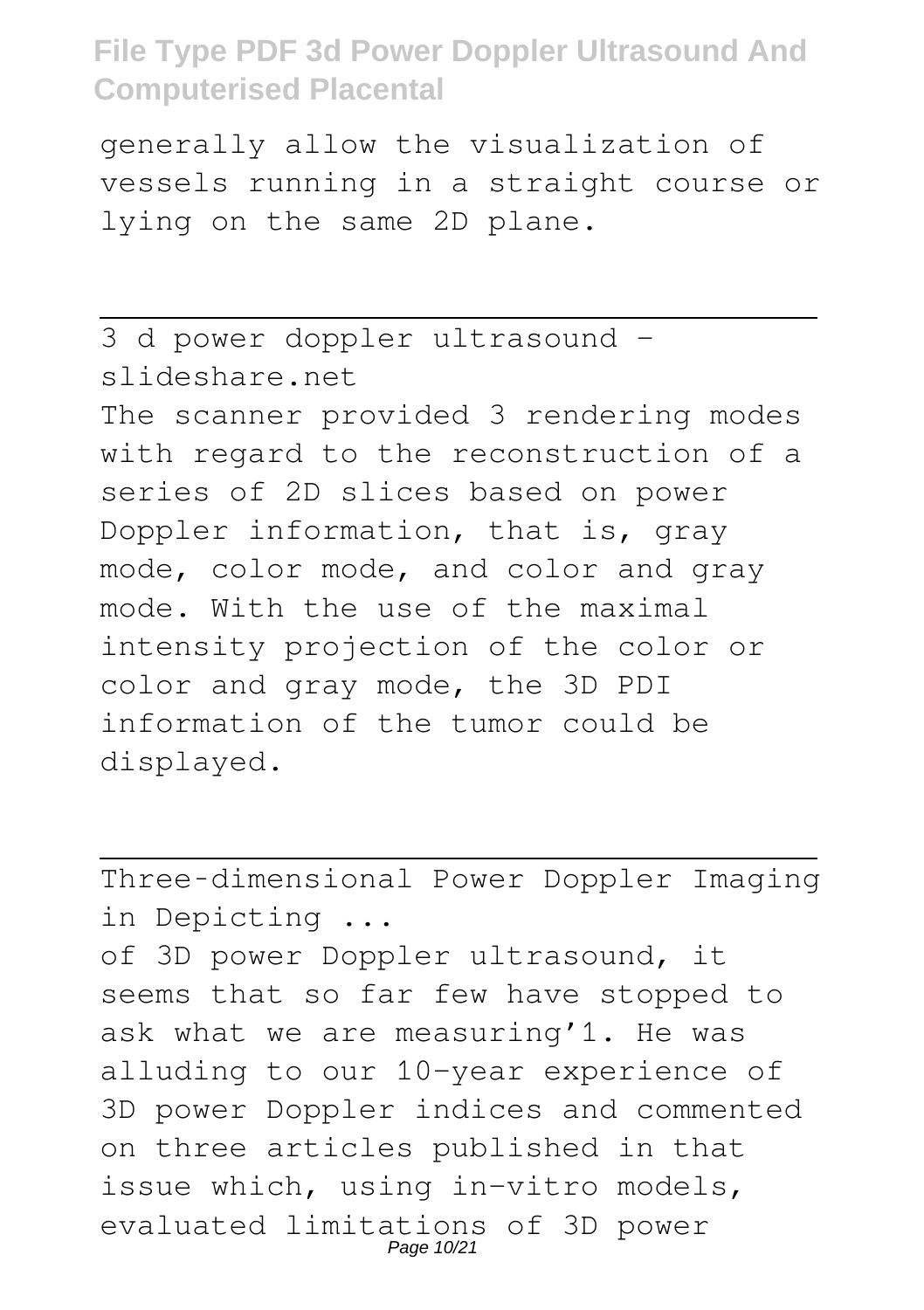Doppler and its relationship with true  $flow2-4$  ...

Three-dimensional power Doppler: validity and reliability To quantify the placental vascularity in 3D at 11–13+6 weeks of pregnancy at precise distances from the uteroplacental interface (UPI) using 3D power Doppler (PD) ultrasound. With this automated image analysis technique, differences in vascularity between normal and pathological pregnancies may be observed.

Power Doppler and Paracentesis Introduction to Doppler Ultrasound How to Determine Blood Flow Direction with Ultrasound and Doppler Ultrasound Physics - Explaining Doppler *Sample Volume - Basic Color Doppler Ultrasound - For Beginners* Principles of Doppler  $H1 + ra$ sound

3D power doppler ovarian vascularization during controlled ovarian hyperstimulation Advanced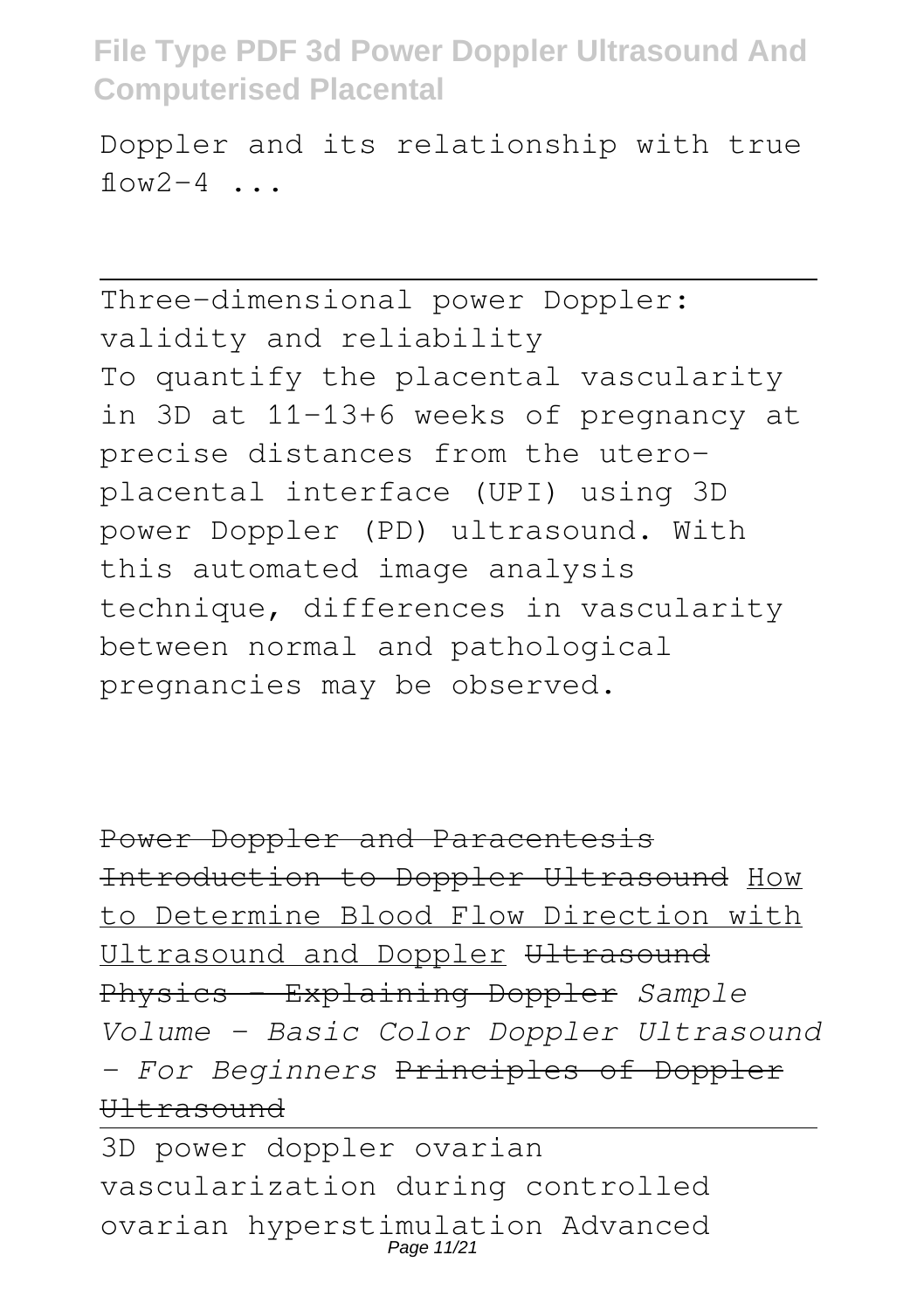Sonography of Carotid Arteries Lecture in English

Color Doppler Made Easy -Part 1 -Basics Level 1 Video Lecture: Colour Doppler Doppler Ultrasound Part 1 - Principles (w/ focus on Spectral Waveforms) How to enable colour, PW, Power doppler modes on the ExaPad*Ultrasound Physics Scanning Modes M Mode* How to Use 4D Ultrasound, Training Video by Chison Umbilical Artery Doppler interpretation Answer to question 15 -hepatic vein Doppler interpretation *Doppler Flow Studies During Ultrasound - Bangor OBGYN* Ultrasound Physics Scanning Modes

Pulsed Wave Doppler

Review of wireless ultrasound probes **Practical Obstetric Doppler - Umbilical Artery Doppler** Obstetric Doppler Part 1 ANGLES - Virtual Vascular Lab Channel Power Doppler Evaluating Intratumoral Blood Flow Of Granulose Cell Tumor **Power Doppler ultrasound right orchitis** Chison i3 4D Color Doppler Ultrasound | Training Video 1 **Use of 3D ultrasound and Color Doppler in infertility evaluation** CHISON Color doppler Ultrasound equipment EBit 60 Ultrasound Physics Scanning Modes Color Doppler Page 12/21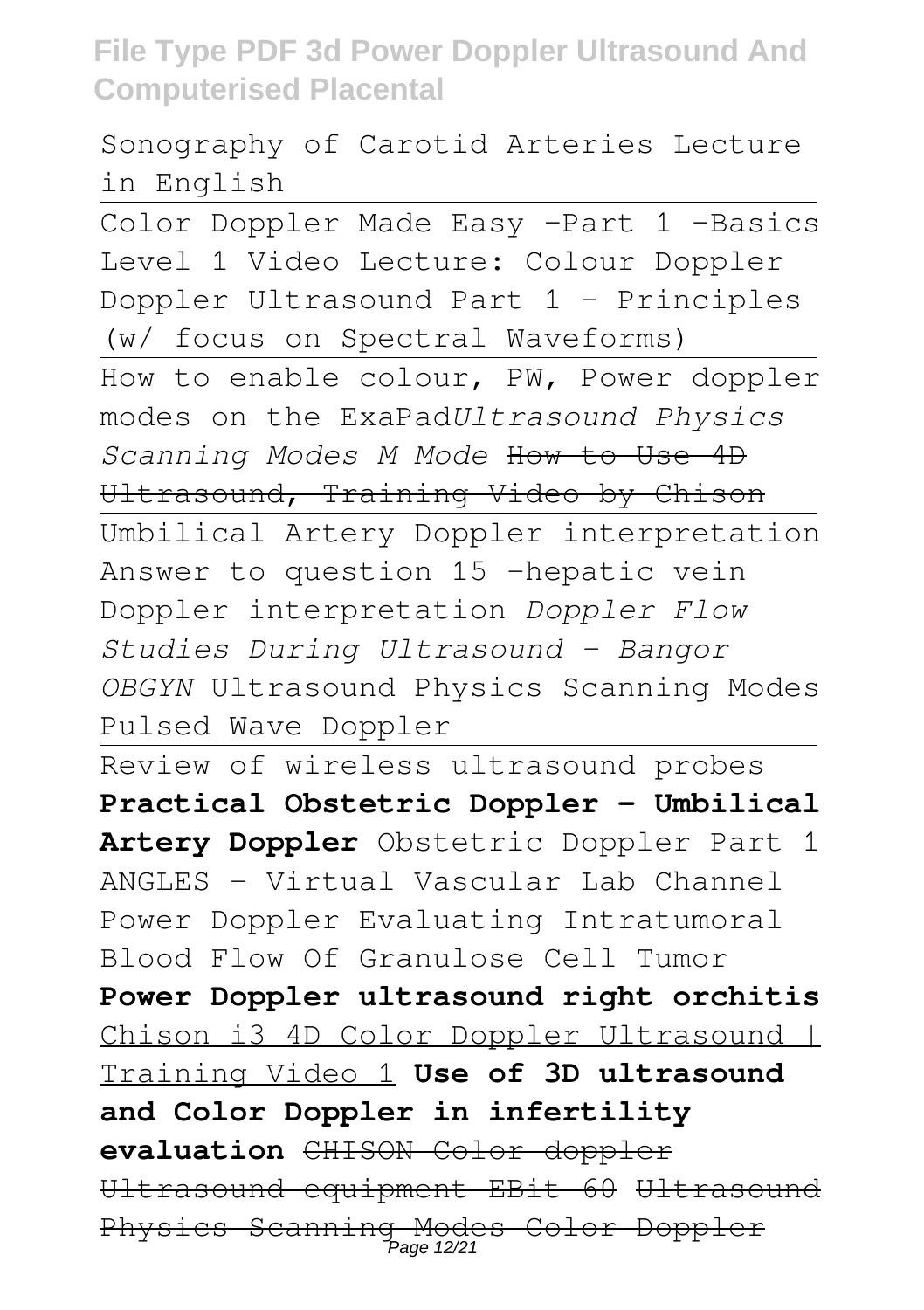Power Doppler ultrasound of intervillous (Kline's) hemorrhage **3D Ultrasound Scan - How 3D scans helps in increase of fertility rates | IVF Specialists**

3d Power Doppler Ultrasound And Introduction: Preeclampsia is a known cause of maternal, fetal and neonatal morbidity and mortality. Thus, evaluation of the predicting value of comparing 3D power Doppler indices (3DPD) of uteroplacental circulation (UPC) in the first and second trimester in patients who developed preeclampsia (PE) and those who did not and testing the hypothesis that the parameters of vascularization and placenta flow intensity, as determined by threedimensional ultrasound (3D), are different in normal ...

3D power Doppler ultrasound in early diagnosis of ... Objectives: To characterize intratumoral vascularization in earlystage cervical cancer by threedimensional (3D) power Doppler ultrasound. Methods: One hundred and Page 13/21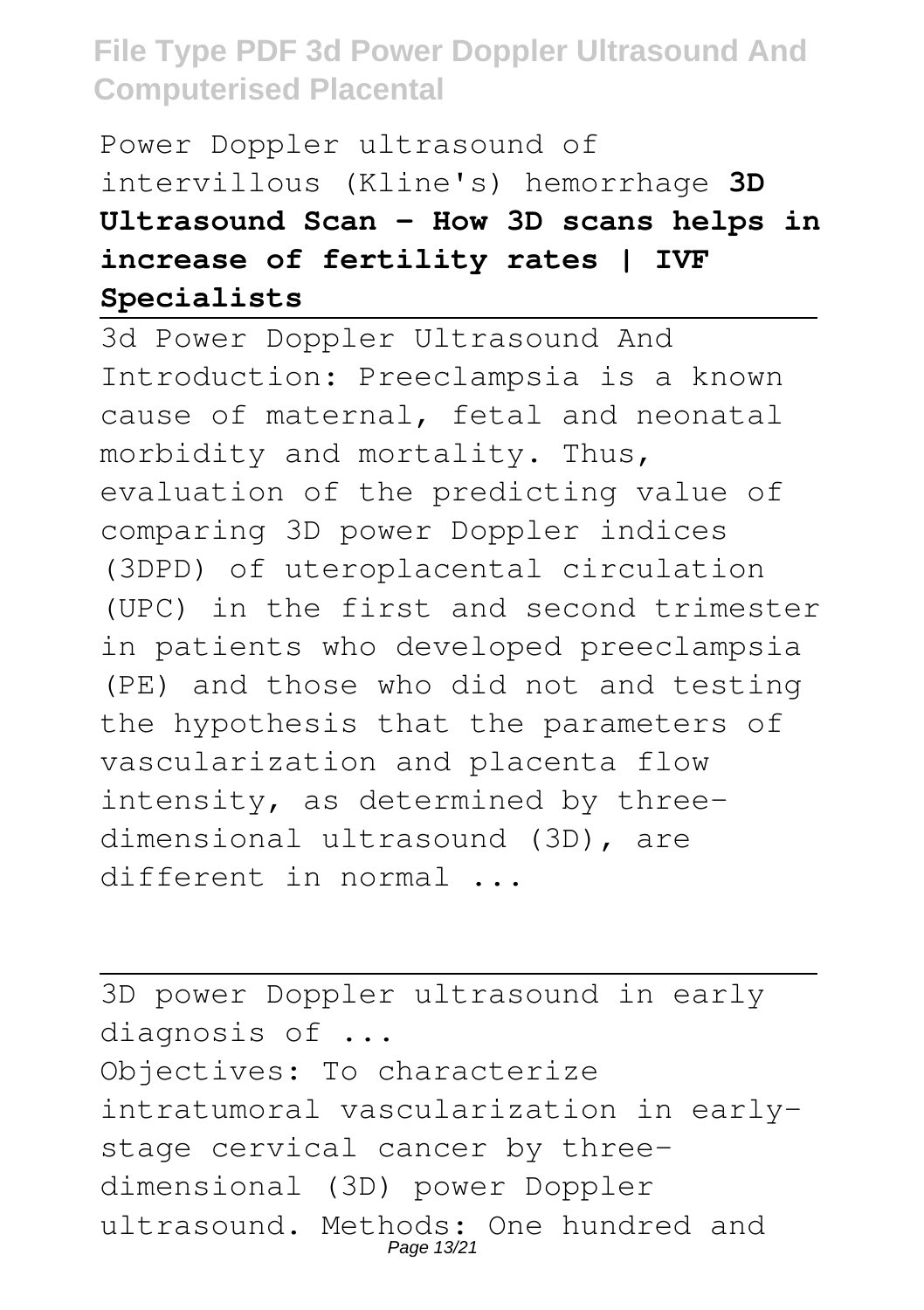forty-one patients with carcinoma of the uterine cervix and 30 normal controls were studied by transvaginal 3D power Doppler ultrasound. The tumor volume of the cervical cancer was determined.

Three-dimensional power Doppler imaging of early-stage ... Without question real-time evaluation of placental pathology will improve diagnosis and close monitoring of highrisk pregnancies. 1 In recent years there have been significant developments in the use of 3 dimensional (3D) Power Doppler imaging and quantitative 3D Power Doppler (3DPD) histogram analysis to estimate both placental volume and intraplacental vasculature. The vascularisation index (VI) is an indicator of overall perfusion or vascularity, the flow index (FI) measures the ...

3D Power Doppler ultrasound and computerised placental ...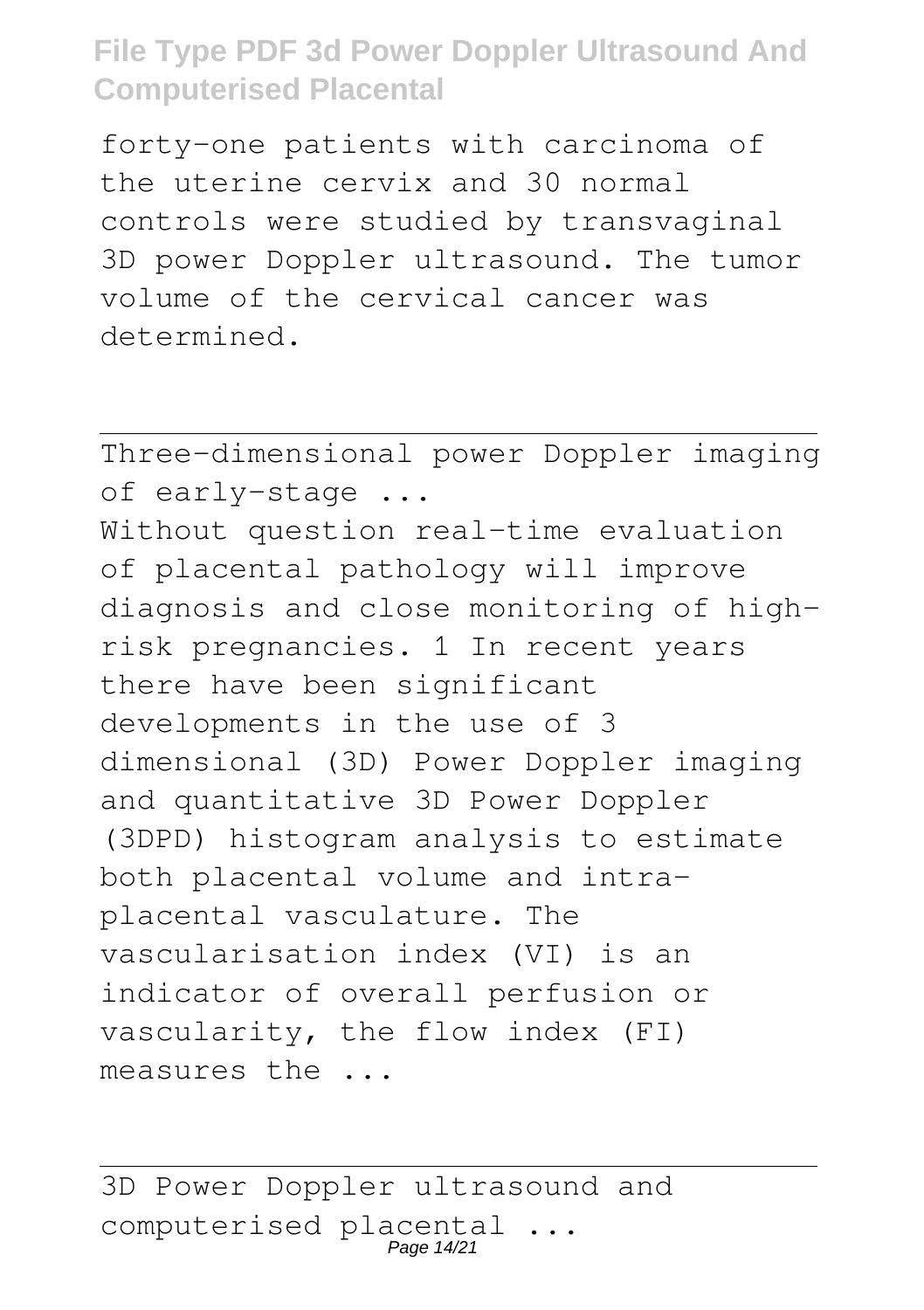Three-dimensional power Doppler ultrasound (3D-PDU) is a technique that forms images using the density, scattering inten-sity or energy distribution of red blood cells in the bloodstream, namely the number of red blood cells per unit area and the amplitude of signals. 3D-PDU, not limited by angle-dependent

Relationship between 3D Power Doppler Ultrasound and Serum ... Sonogram showing 3D power Doppler acquisition in the axial plane using 3D power Doppler ultrasound. The power Doppler box was positioned so as to cover the entire thyroid nodule. The widest scanning angle (29°) including the whole thyroid nodule was used. 725

Diagnostic value of 3D power Doppler ultrasound in the ... 3D power Doppler ultrasound with the aid of the VOCAL® (Virtual Organ Computer-Aided Analysis) imaging program for the 3D power Doppler histogram can be used to measure the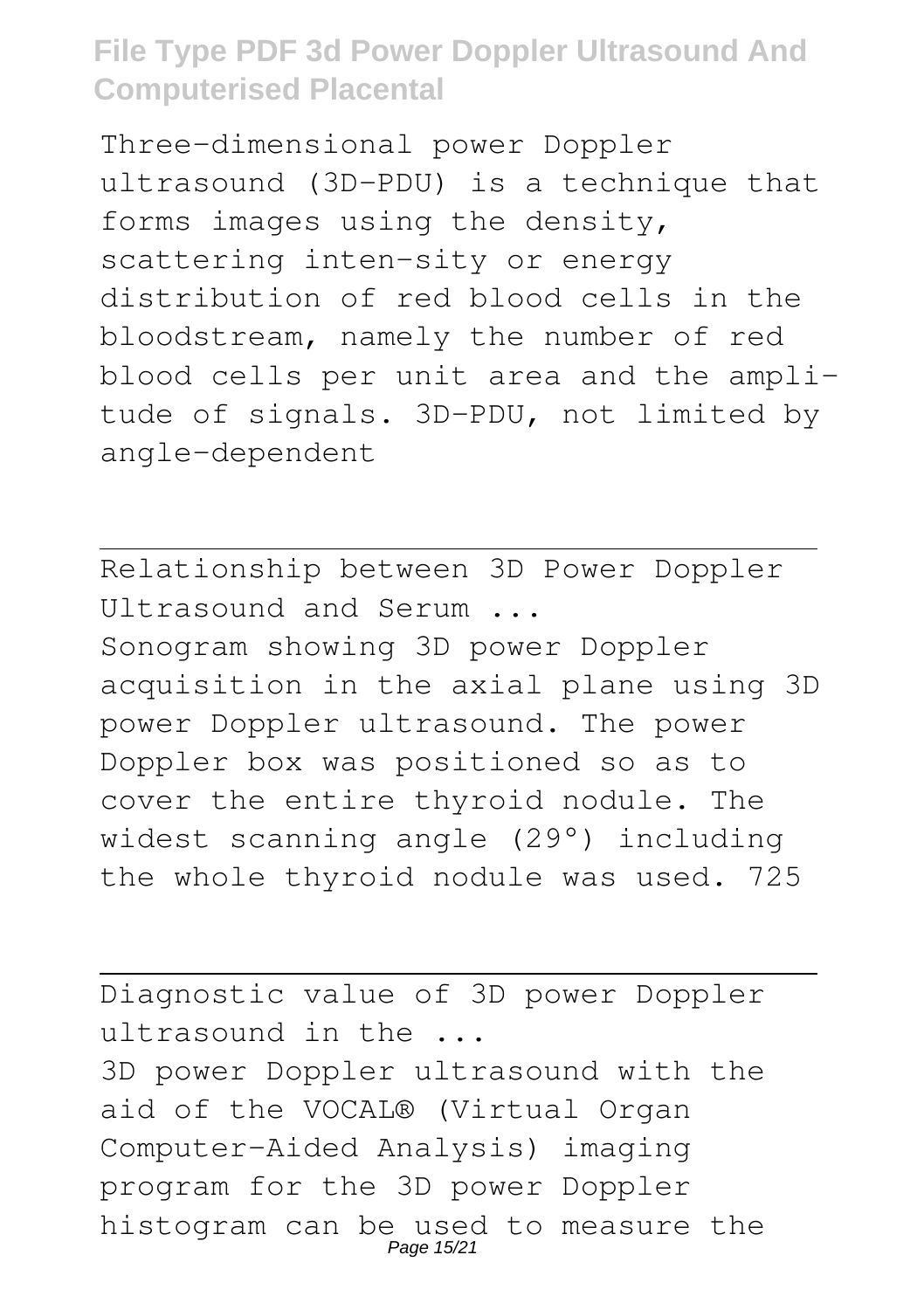endometrial volume and indices of blood flow within the endometrium (Fig. 3.2). Vascularisation index (VI), which measures the ratio of the number of colour voxels to the number of all the voxels, is thought to represent the presence of blood vessels (vascularity) in the endometrium, and this was expressed as a ...

Two-Dimensional and Three-Dimensional Doppler in ... Power Doppler is a technique that uses the amplitude of Doppler signal to detect moving matter. Power Doppler: is independent of velocity and direction of flow, so there is no possibility of signal aliasing is independent of angle, allowing det...

Power Doppler | Radiology Reference Article | Radiopaedia.org A Doppler ultrasound is a noninvasive test that can be used to estimate the blood flow through your blood vessels by bouncing high-frequency sound waves (ultrasound) off circulating red blood<br>Page 16/21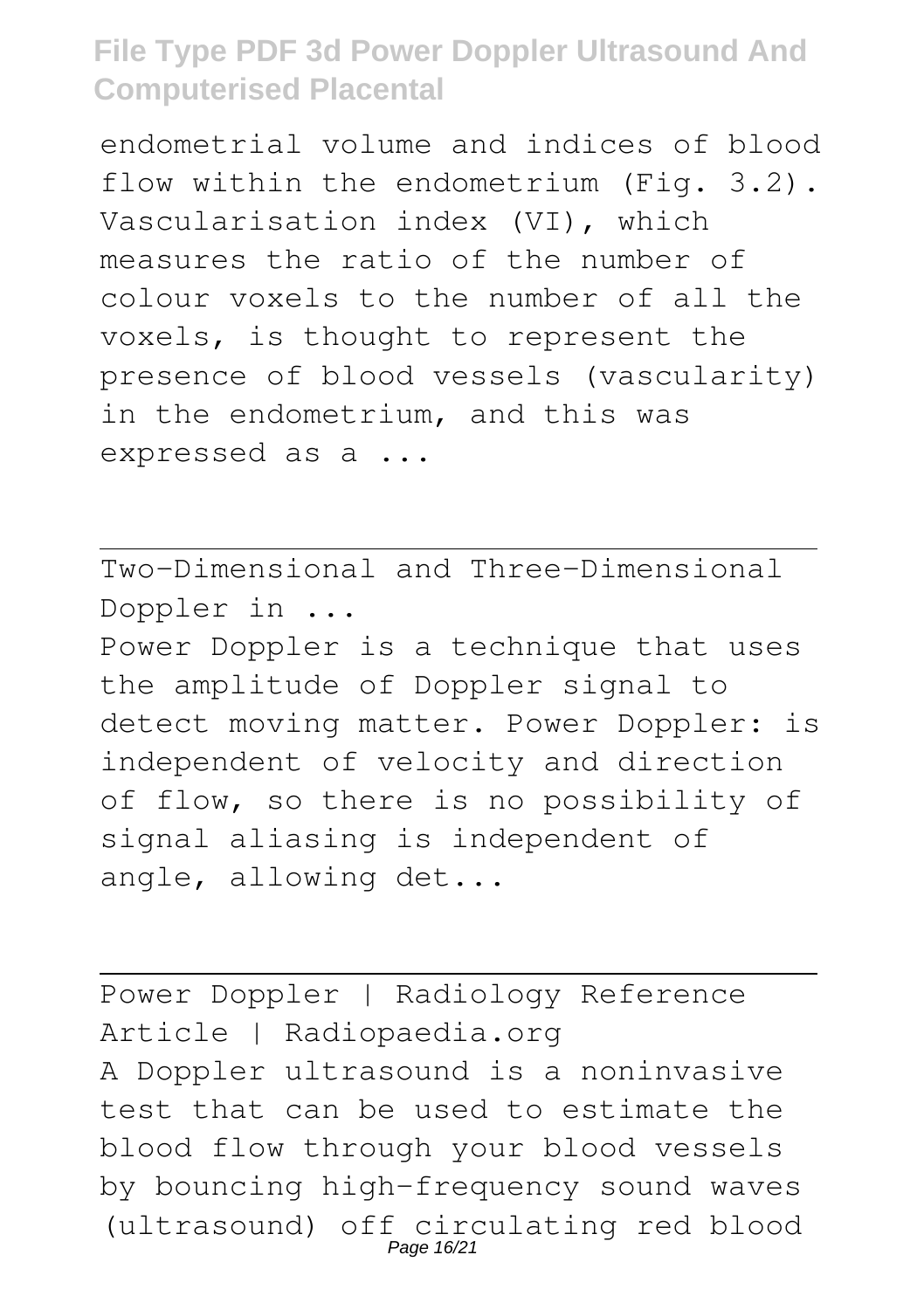cells. A regular ultrasound uses sound waves to produce images, but can't show blood flow.

Doppler ultrasound: What is it used for? - Mayo Clinic In these patients, Dr. Sperling utilizes Power Doppler Sonography (Ultrasound) of the prostate, a noninvasive way to evaluate for prostate tumors with their abnormal blood vessels without contrast. Dr. Sperling will then fuse these ultrasound images onto the non-contrast MRI study. As imaging improves, so does prostate cancer detection. Beginning with the use of gray-scale ultrasound (black-andwhite images) in the late 1980s, doctors had the ability to guide biopsy needles into the ...

MRI vs. Color Doppler in Detecting Prostate Cancer ... Color and Power Doppler Ultrasound Doppler ultrasound is a special ultrasound imaging technique that evaluates blood flow through a blood<br>Page 17/21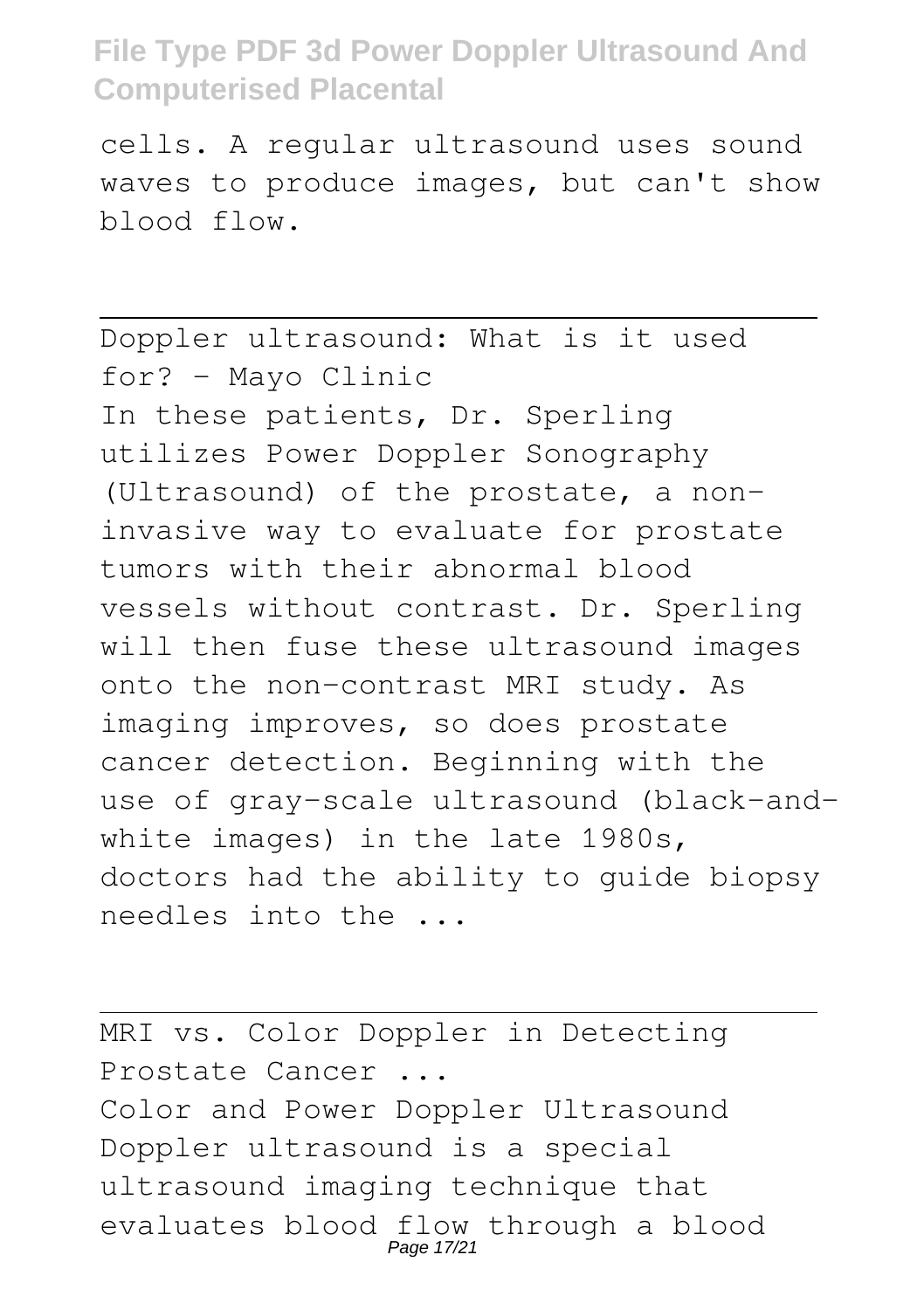vessel, including the body's major arteries and veins in the abdomen, arms and legs. Doppler ultrasound is also used to identify blood flow blockages in the neck arteries that could lead to a stroke.

Color and Power Doppler Ultrasound - Advanced Radiology ... The follicle then forms the corpus luteum during the secretory phase. 3D power Doppler has been used to measure the vascular flow index during the normal cycle; the vascular indices in the dominant ovary and the dominant follicle/corpus luteum show an increase in the proliferative phase such that they are 1.7 times greater than in the basal state.

Doppler Ultrasound of the Female Pelvis | Radiology Key According to a study published in Gynecologic Oncology, 3D ultrasound can produce a better ovarian pathology assessment due to its improved recognition of ovarian mass anatomy,<br>Page 18/21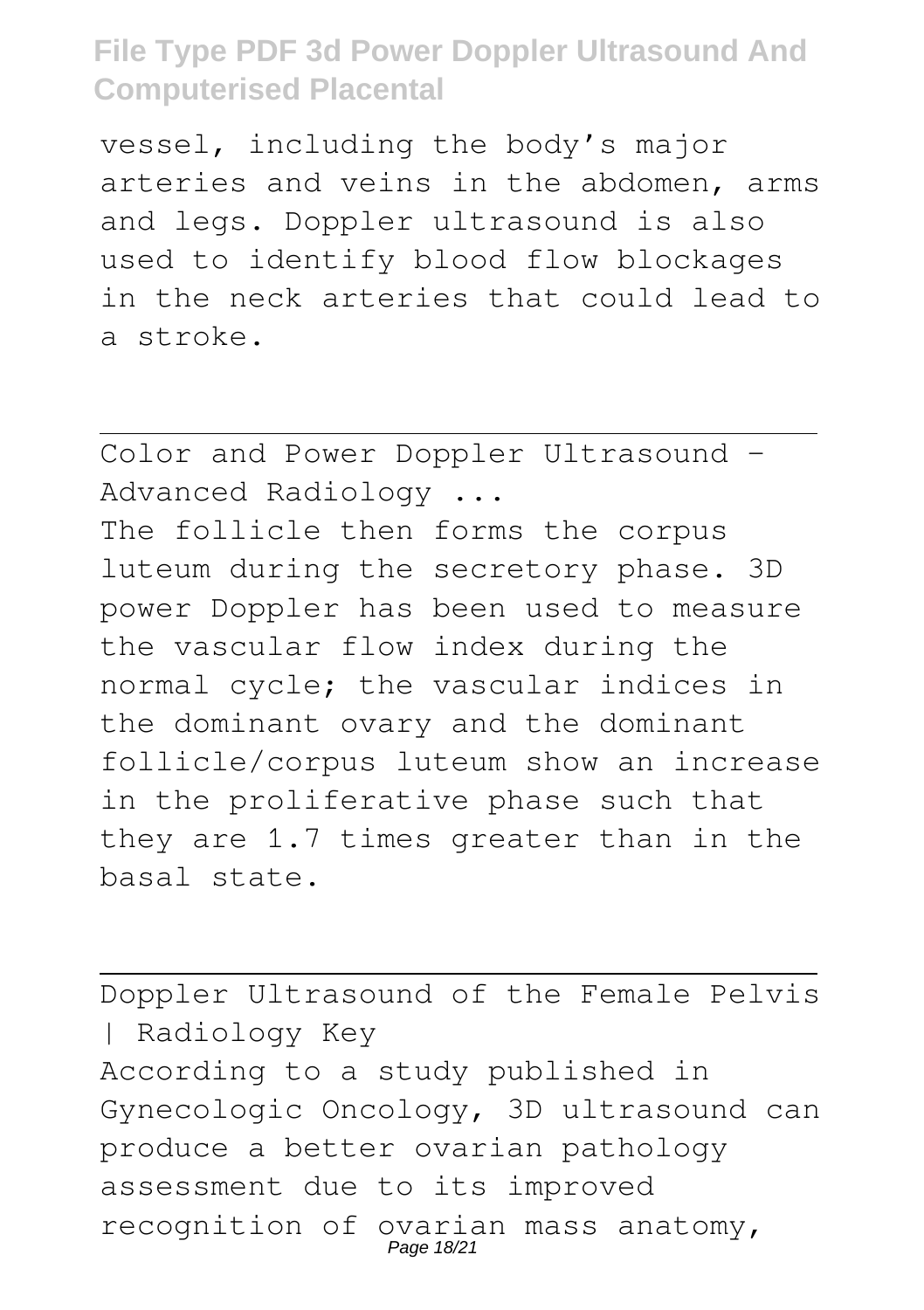characterization of surface features, detection of tumor infiltration, and precise size and volume measurements. 3D power Doppler imaging can also detect structural ...

Difference Between Ovarian Cyst and Tumor on Ultrasound ... Hsiao et al. proposed a decision model to distinguish benign from malignant tumors, assessing tumor vascularity utilizing 3D power Doppler breast ultrasound . They used the Virtual Organ Computer-Aided Analysis (VOCAL) imaging program to analyze the stored volume.

Color Doppler sonography: characterizing breast lesions The 3D ultrasound with power Doppler provides a unique tool with which to examine the blood supply of the whole endometrium and subendometrial region. Volume assessment can also be precisely performed by 3D ultrasound. Based on a med-line research and on our experience, the clinical use of 3D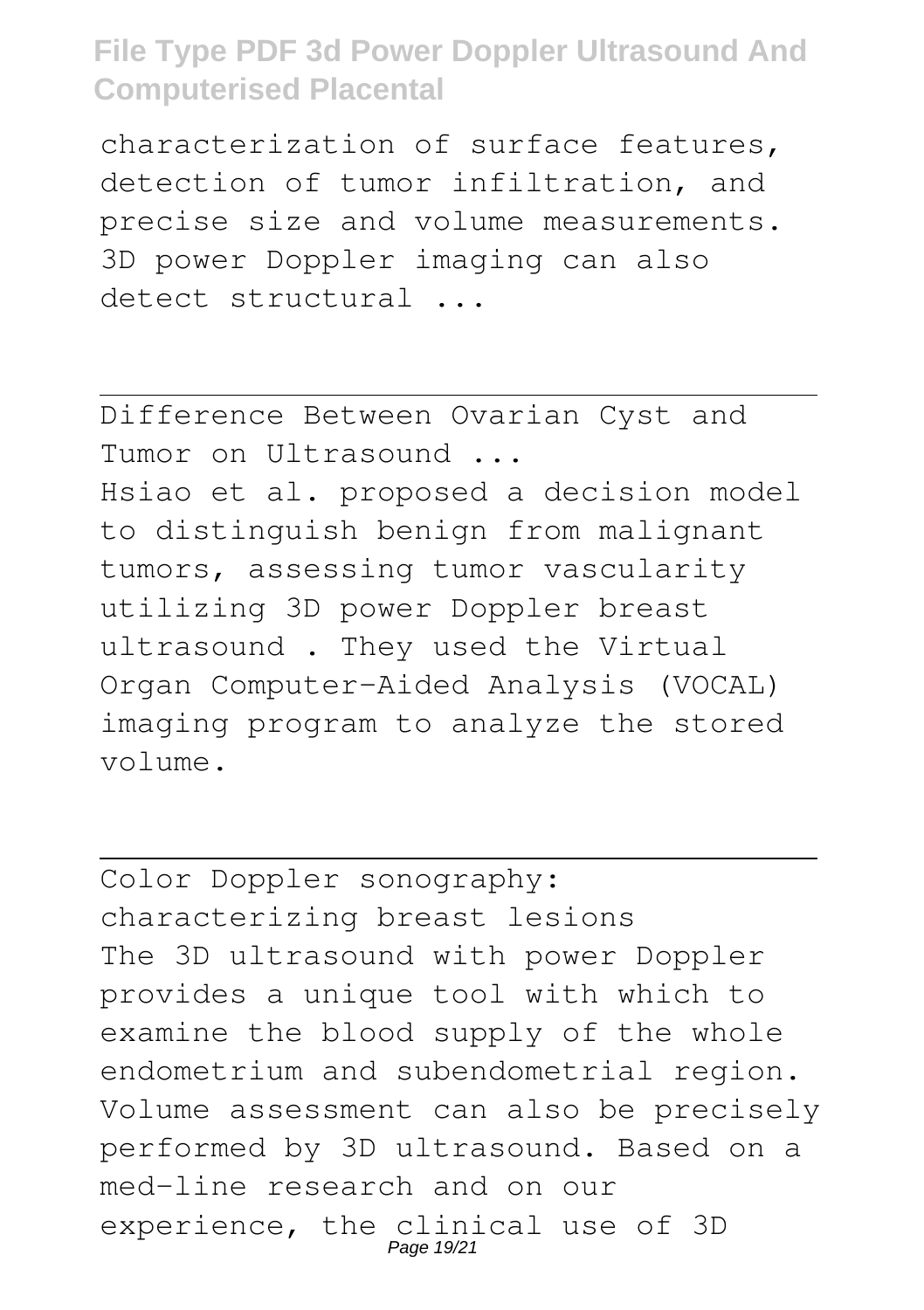ultrasound is discussed in this review article.

Three-dimensional ultrasound as a predictor of pregnancy ... WHY DO WE USE 3D ACOUISITION RATHER THAN 2D? **R** The use of color and power Doppler in the early 1990's has improved perinatal diagnosis of complex C.V.S malformations over the grey scale ultrasound. **7** The draw back in using 2D color or power Doppler is that they generally allow the visualization of vessels running in a straight course or lying on the same 2D plane.

3 d power doppler ultrasound slideshare.net The scanner provided 3 rendering modes with regard to the reconstruction of a series of 2D slices based on power Doppler information, that is, gray mode, color mode, and color and gray mode. With the use of the maximal intensity projection of the color or color and gray mode, the 3D PDI information of the tumor could be Page 20/21